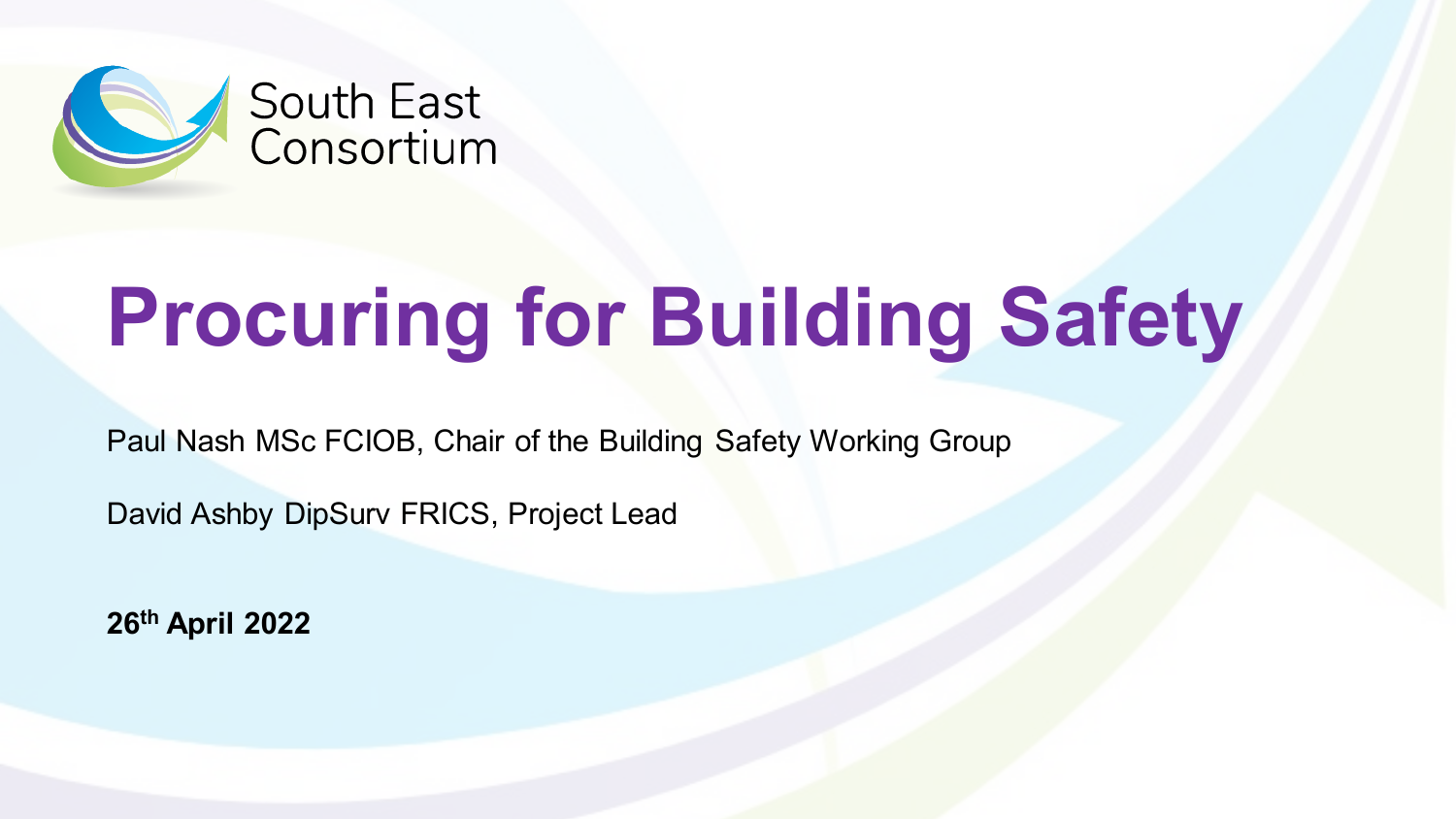

Following the Grenfell Tower tragedy, the Government set up an **Independent Public Inquiry** chaired by Sir Martin Moore-Bick to examine the circumstances leading up to and surrounding the fire.

The Government also established a **Building Safety Programme** to make sure that residents of high-rise residential buildings are safe - and feel safe - now and in the future.

The work undertaken to date includes the ongoing replacement of cladding, a ban on combustible materials, testing of fire doors and a review of competencies.





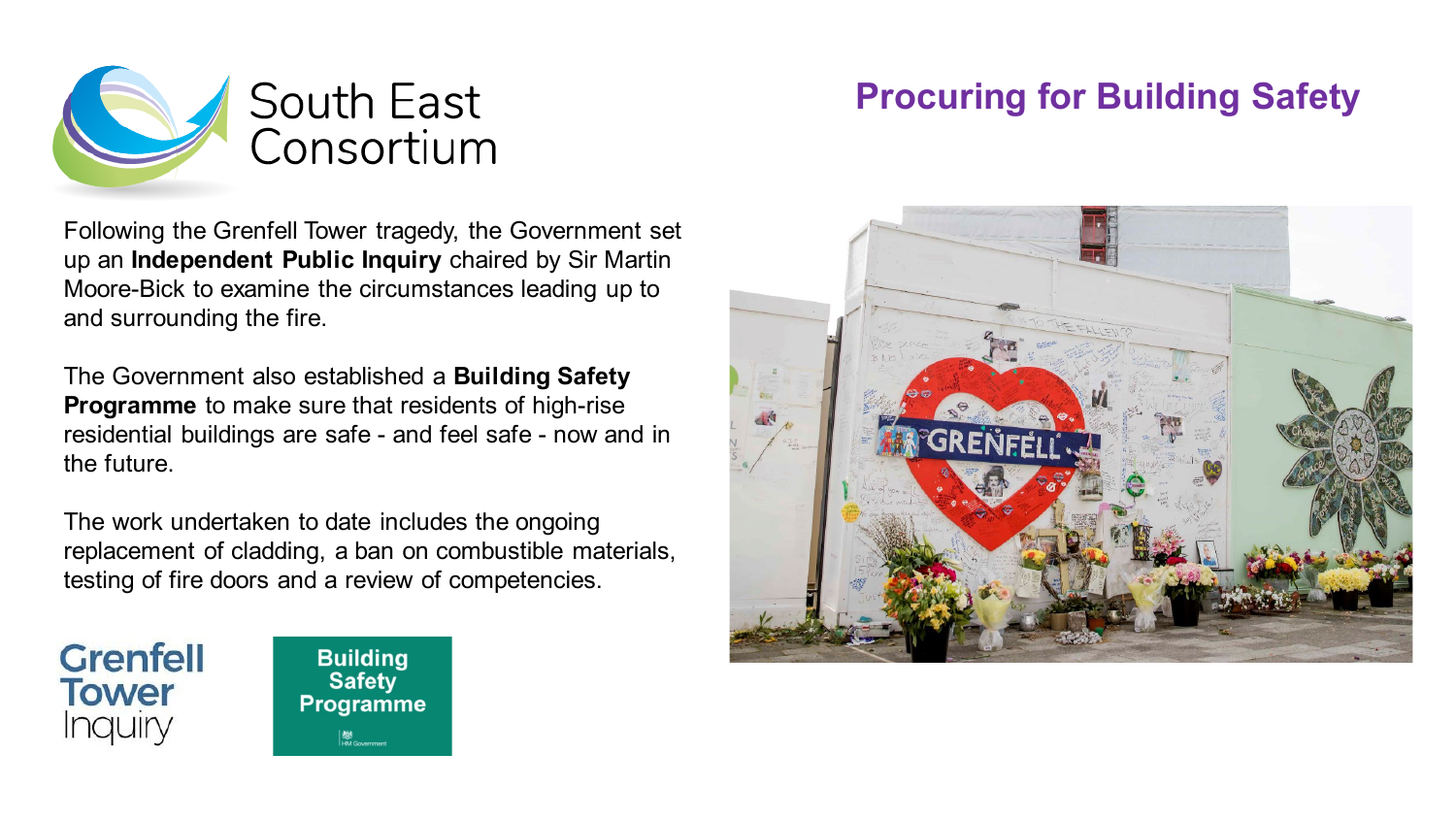

Following the Grenfell Tower fire, the Government announced an **Independent Review of Building Regulations and Fire Safety** led by Dame Judith Hackitt.

The final report of the Independent Review of Building Regulations and Fire Safety entitled **Building a Safer Future** was published on 17<sup>th</sup> May 2018 and identified four issues.

- **Ignorance**
- Indifference
- Lack of clarity on roles and responsibilities
- Inadequate regulatory oversight and enforcement tools

"These issues have helped to create a cultural issue across the sector, which can be described as a 'race to the bottom'…there is insufficient focus on delivering the best quality building possible, in order to ensure that residents are safe, and feel safe"

**Dame Judith Hackitt** 

### **Procuring for Building Safety**

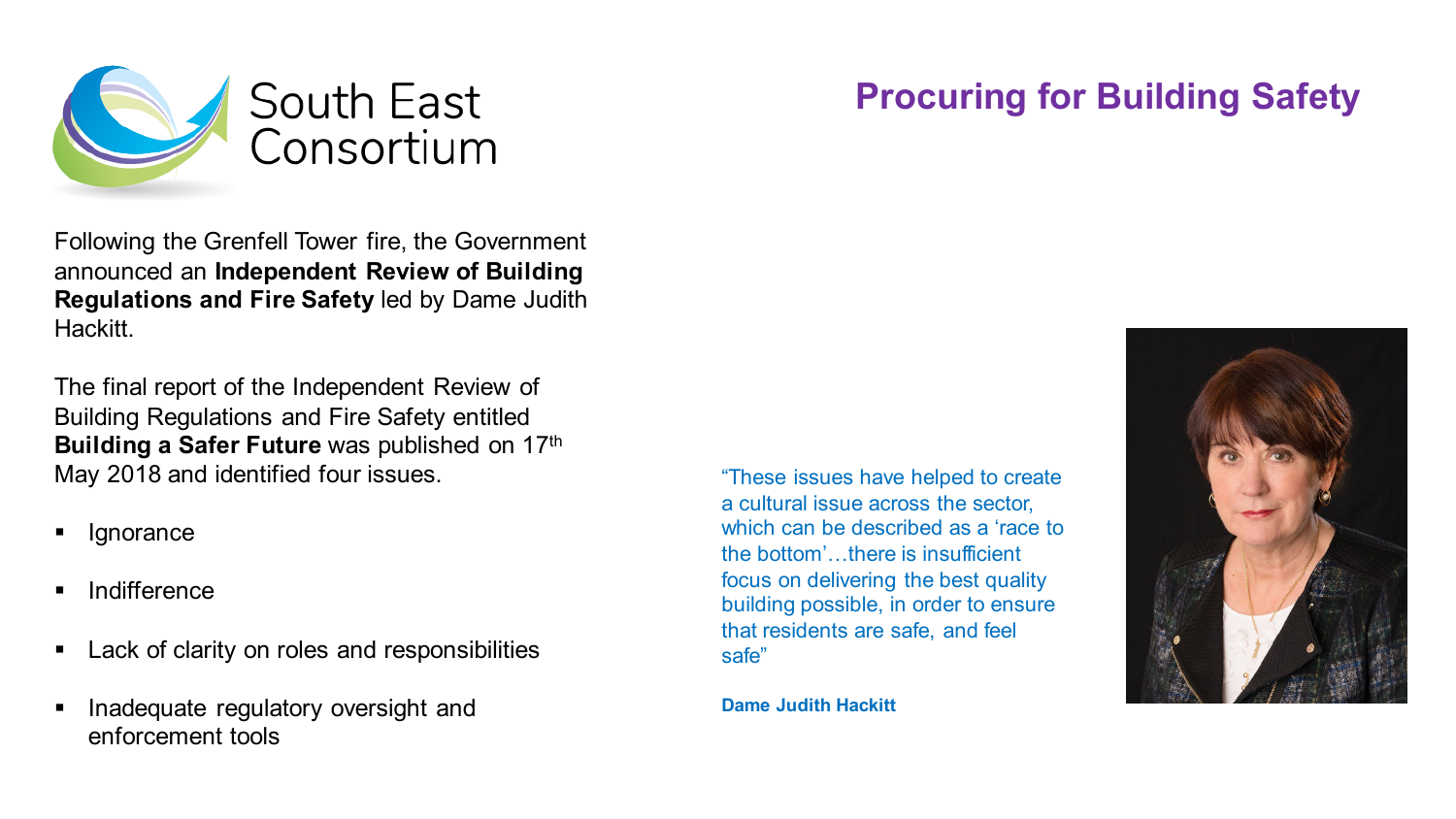

#### **Building a Safer Future**

The report made 53 recommendations and called on Government to;

- Create a more effective regulatory and accountability framework to provide greater oversight of the building industry
- **Introduce clearer standards and guidance**
- **Put residents at the heart of a new system of** building safety
- Help to create a culture change and a more responsible building industry

### **Procuring for Building Safety**

### **Building a Safer Future**

Independent Review of Building Regulations and Fire Safety: **Final Report** 

**May 2018** Dame Judith Hackitt DBE FREng

Cm 9607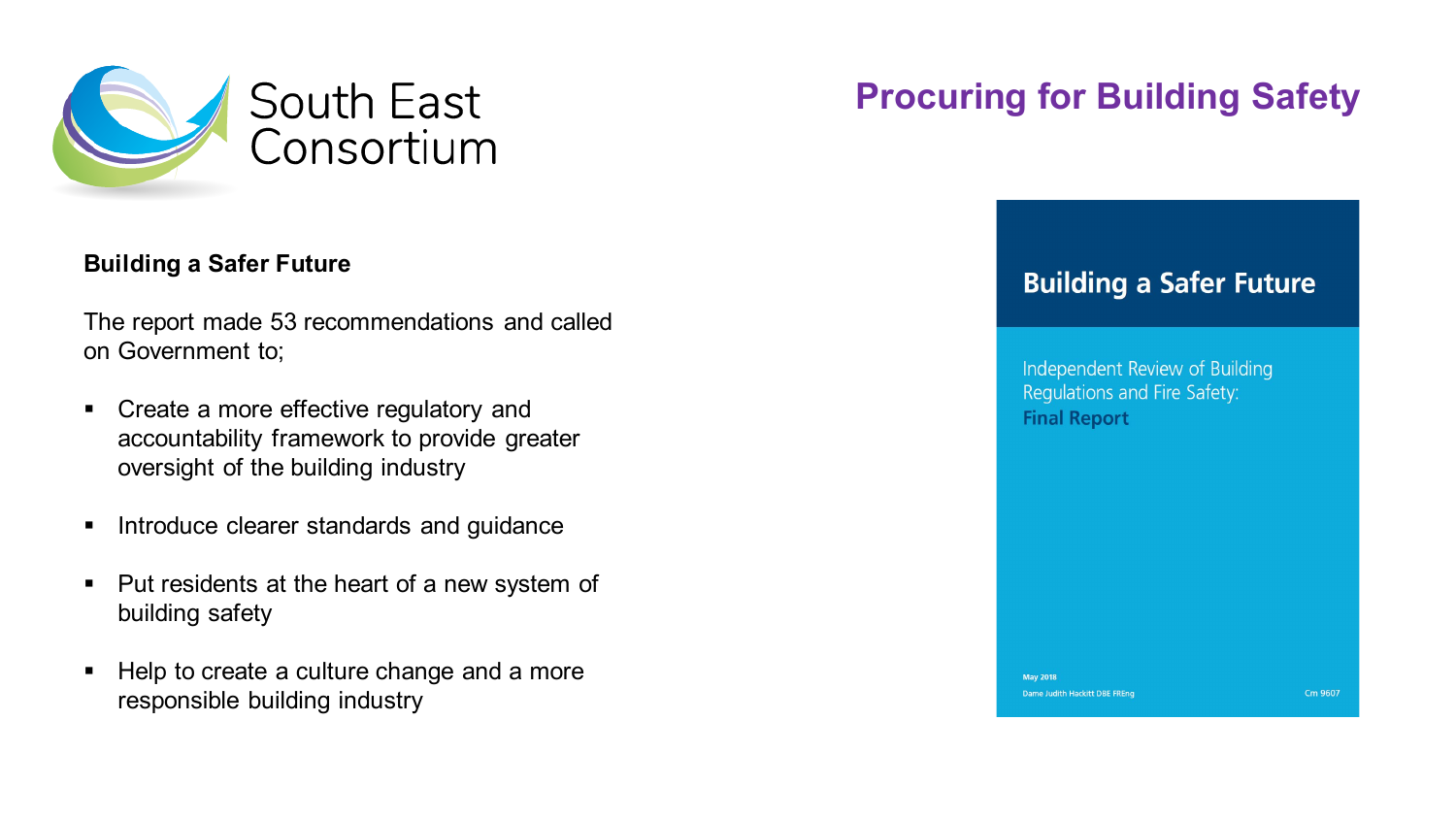

### **Building Safety Bill**

In July 2021, the Government published the Building Safety Bill, which sets out a new regulatory regime for building safety.

The Bill includes statutory duties for those who commission, design, construct, own and manage higher risk buildings, a system of gateway approvals during design and construction with a safety case in occupation, and a new Building Safety Regulator with powers of enforcement and sanctions.

The Bill is expected to receive Royal Assent in July 2022.

### **Procuring for Building Safety**



"This Government is committed to bringing about the biggest change in building safety for a generation….to ensure that everyone is safe and feels safe in their own home."

Robert Jenrick MP Former Secretary of State for Housing, Communities and Local Government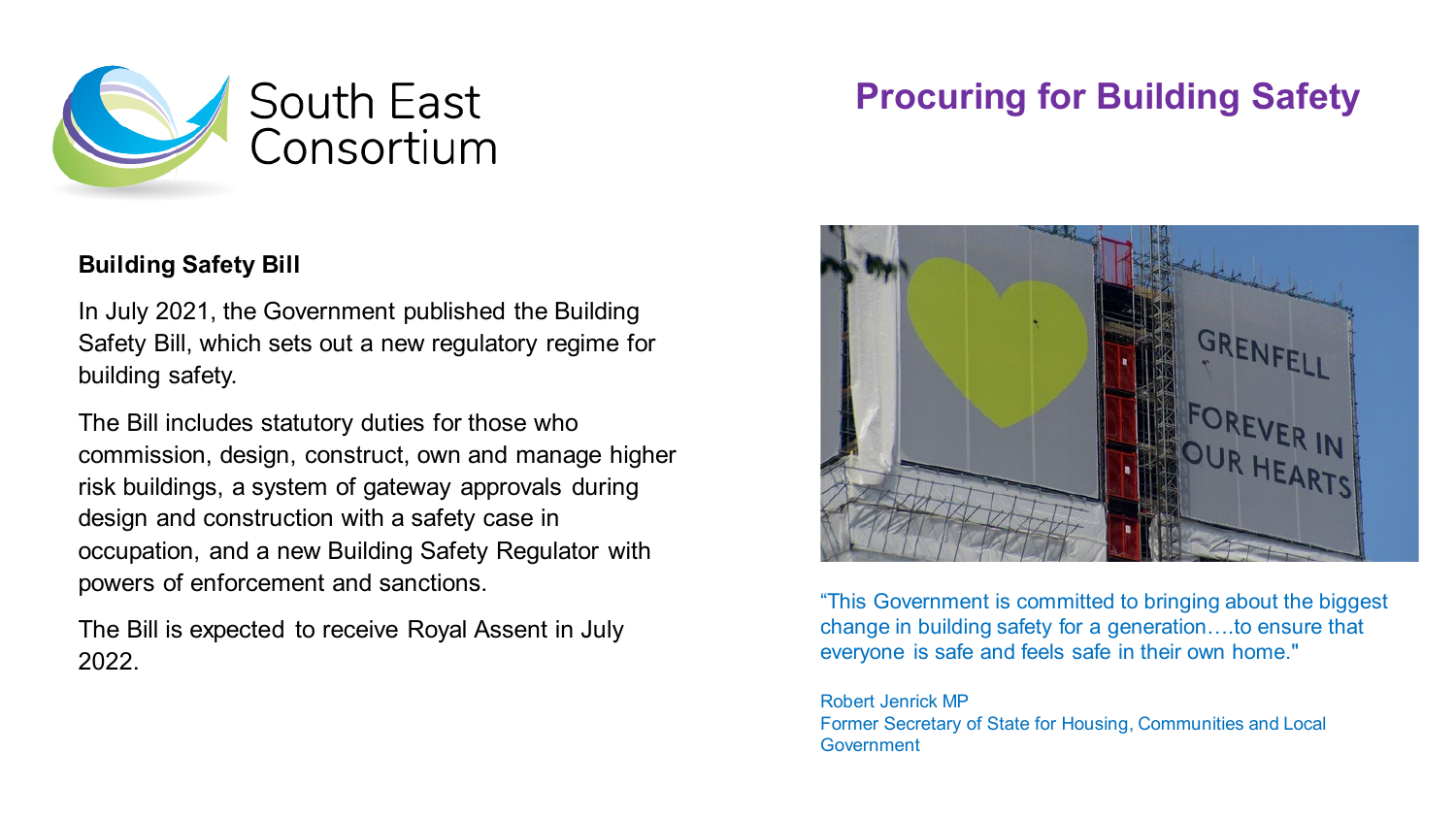

#### **Background**

- In 2020 SEC established a working group to develop practical guidance for their members and the wider housing sector.
- The aim of the guidance was to provide procurement professionals with the tools and knowledge to achieve the right building safety outcomes through the appointment of reputable, competent organisations.
- The group was made up of property professionals, legal advisers, housing providers and academics.
- The final report was published in March 2022 and is free to download\*.
- In the coming months we will invite feedback on the report and update it in line with the legislation.

\*<https://lp.constantcontactpages.com/su/KcC5XiB/buildingsafetyreport>



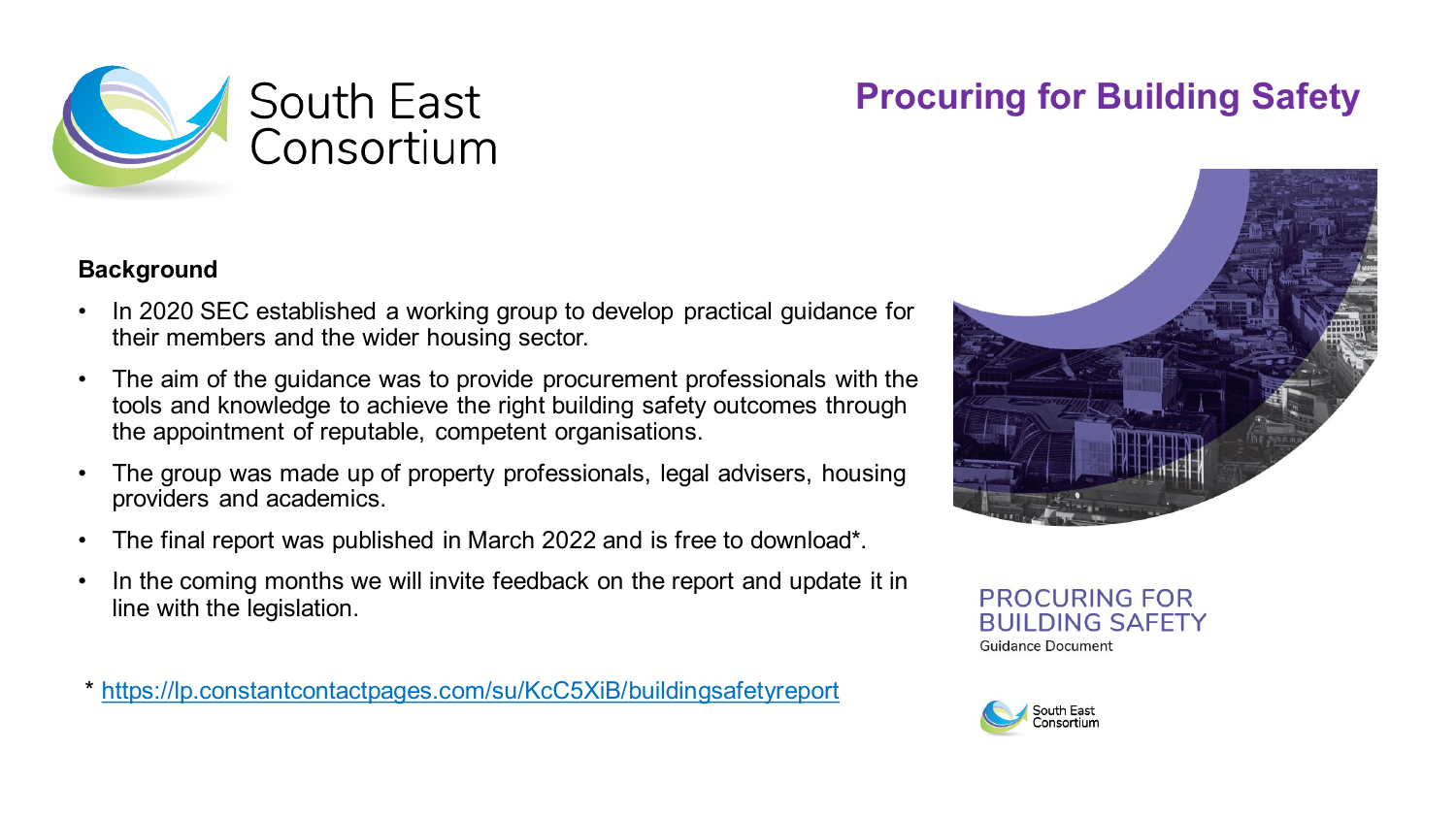

#### **Structure of the Guidance Document**

#### **Key Principles** [Section 1]

- Four Principles (The Four C's)
- Eight Pillars

#### **Guidance** [Sections 2-6]

- Legislation
- Competence
- Construction Products
- The Golden Thread
- Contracts

### **Procuring for Building Safety**



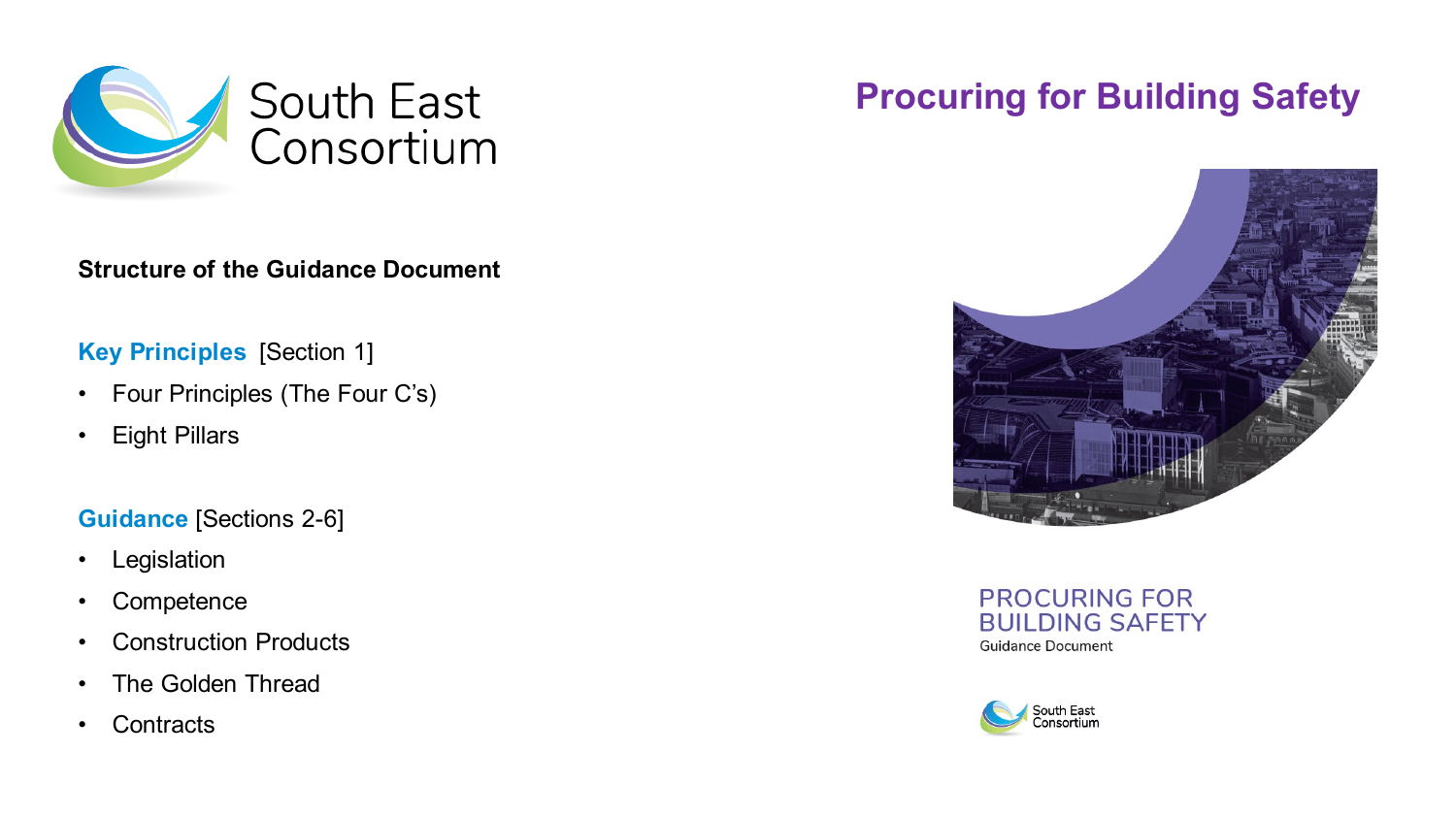

#### **The Four Key Principles of safe procurement [the Four C's)**

- Culture
- Compliance
- Competence
- Control

#### **The Eight Pillars of safe procurement**

- Taking responsibility
- Understanding risk
- Strong leadership
- Unique approach
- Competence
- Exceeding standards
- Detailed information
- Early engagement

# **Procuring for Building Safety**



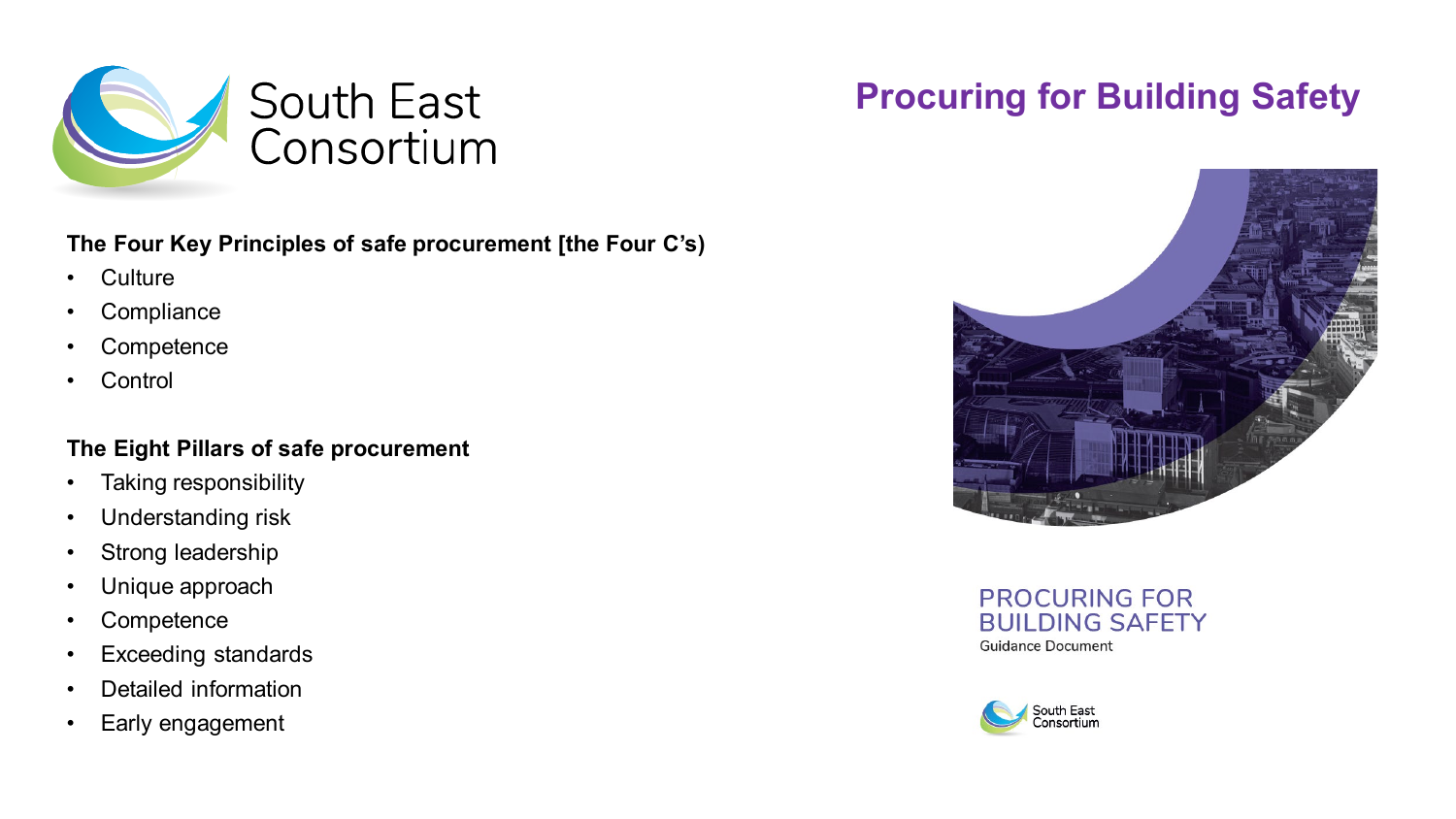

**The Four Key Principles of safe procurement [the Four C's)**

### **Culture**

- Strong leadership, taking ownership with no blame for mistakes
- Not just the policies and procedures, it's the stories we tell
- Early supply chain engagement
- Take time to get it right

### **Compliance**

- Not meeting the minimum standards
- A focus on resident safety not procurement rules
- It is the use of products that do what they say they will
- It is knowing what good looks like and enforcing it

# **Procuring for Building Safety**



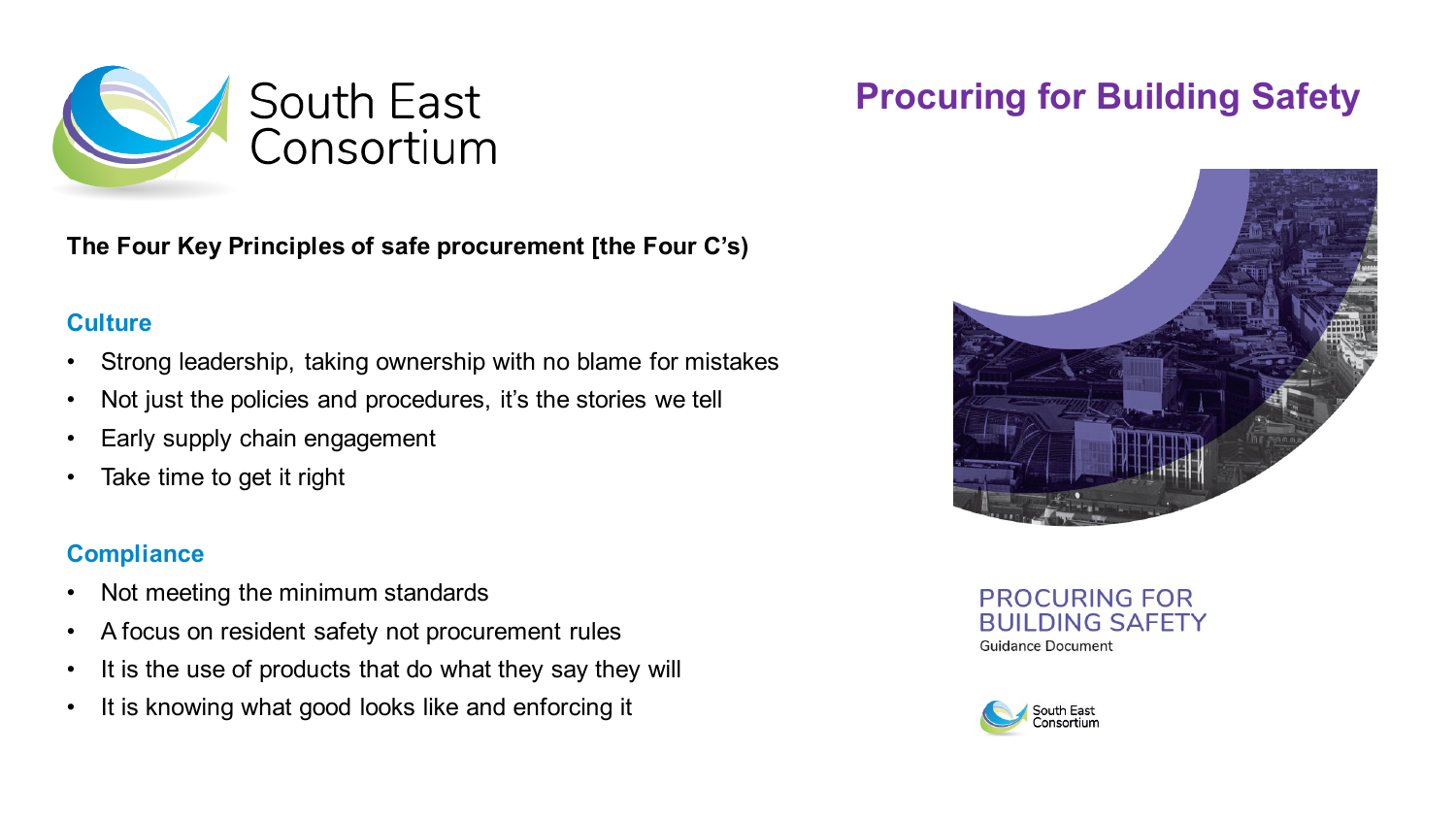

**The Four Key Principles of safe procurement [the Four C's)**

#### **Competence**

• "Procurement activities are too often being carried out by individuals who are not fully qualified or fully competent, which leads to poor decision-making and focus on price rather than building safety." \*

Know the limits of your competence

• Get the right team of people around you

#### **Control**

- Ensure the procurement aims are clear
- Use contract terms that are collaborative and fair, including risk ownership not transfer
- Ensure that the work on the ground matches the aims
- Manage changes through the project carefully



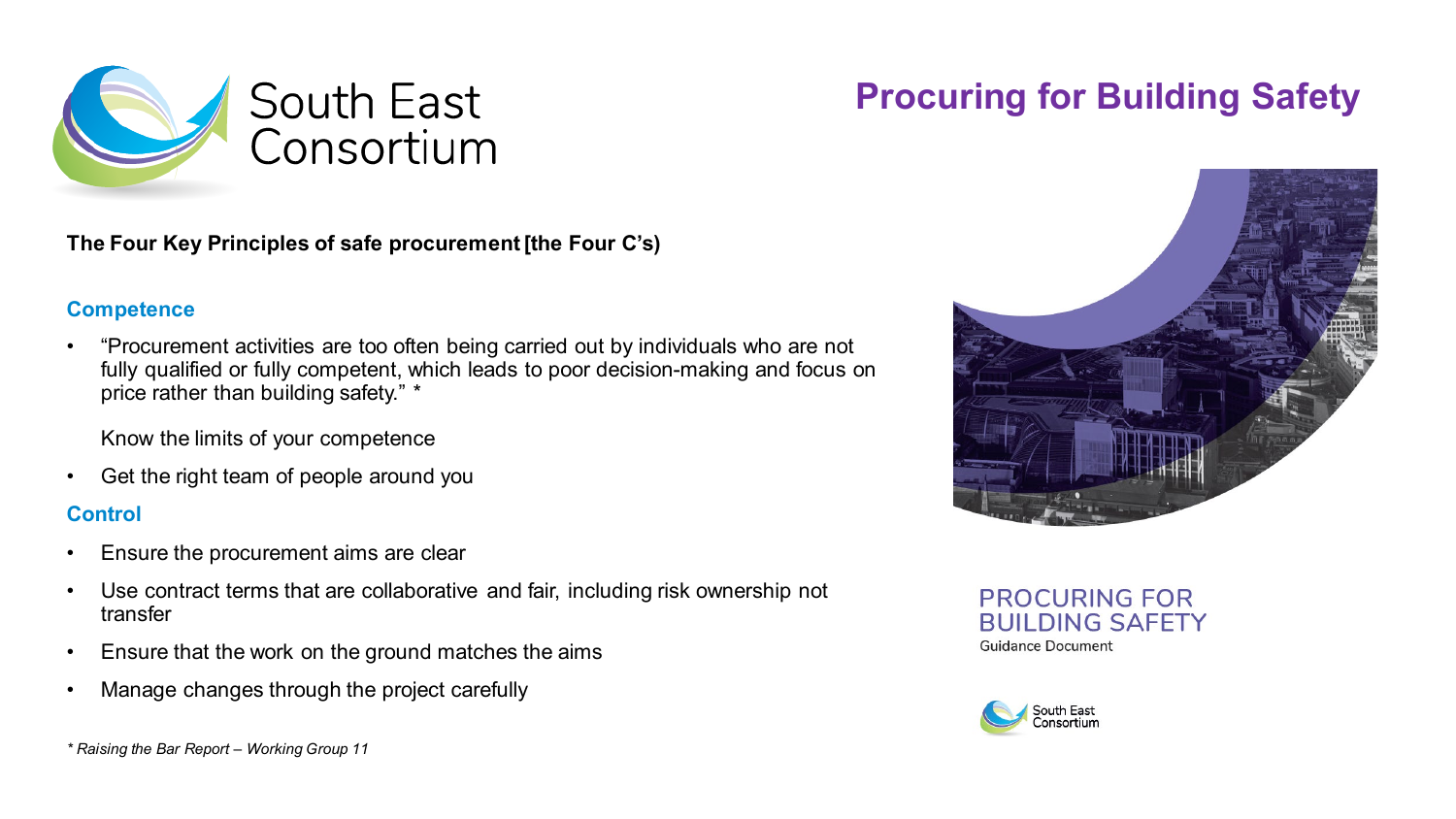

#### **The Eight Pillars of safe procurement**

- Taking responsibility Building Safety is everyone's responsibility
- Understanding risk building safety risk should be understood and owned, not transferred.
- Strong leadership building safety requires strong leadership and informed (intelligent) clients.
- Unique approach there is no 'one size fits all' approach i.e. not all buildings carry the same risk.
- Competence individual and organisational competence are key no one person has all the necessary expertise.
- Exceeding standards aiming for compliance to a minimum standard is not acceptable as a strategy for safety.
- Detailed information ensuring that the information provides enough detail to procure the right building safety outcomes.
- Early engagement early market engagement and sufficient time for pricing and evaluation of bids is essential.